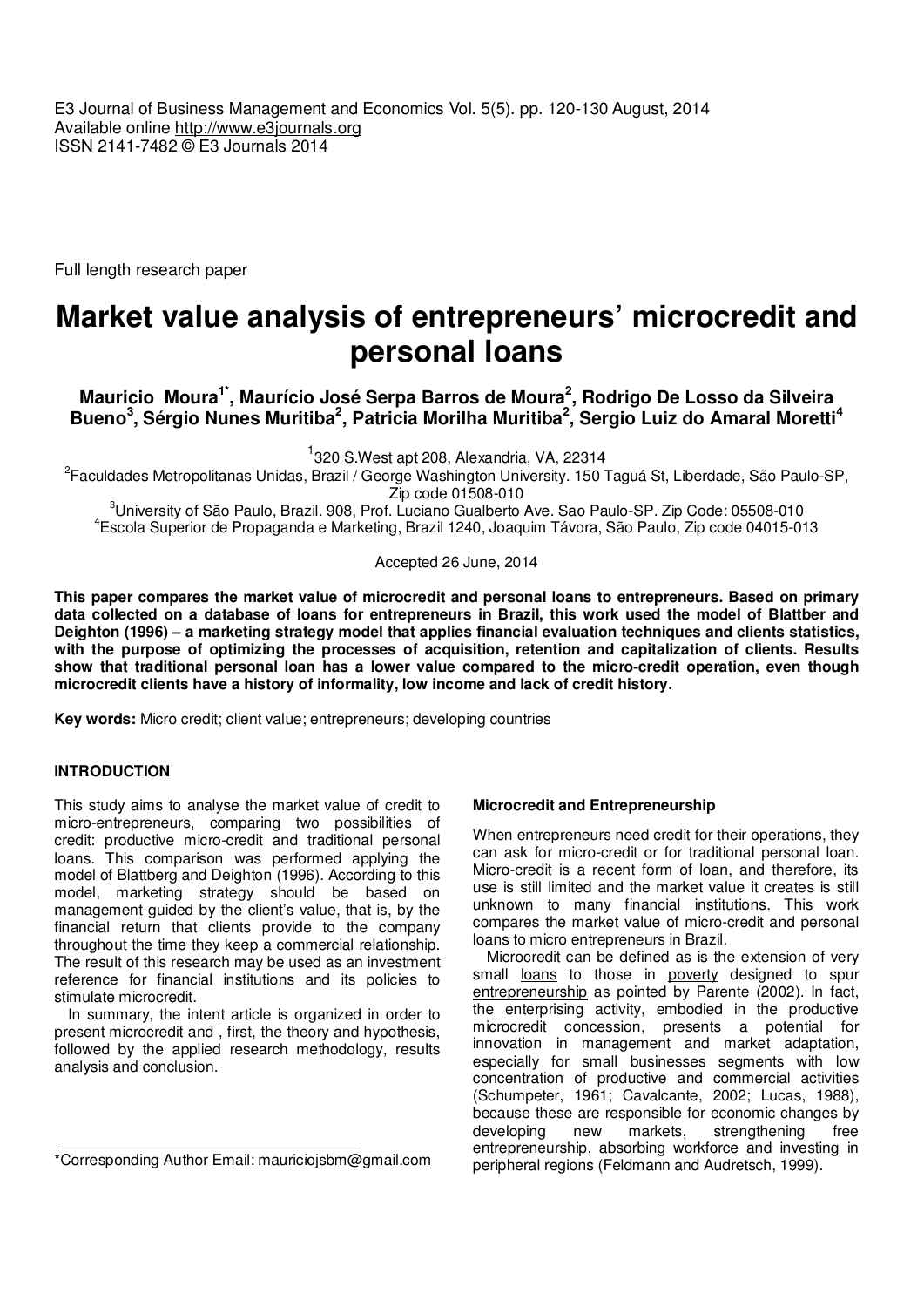In that sense, the oriented productive microcredit aims at supplying the demand for financing from small production units (Bacen, 2004). It is, therefore, a method to foment the economic performance represented by small businesses, whether formal or informal (Khandler, 1995).

Microcredit is also part of a social policy, since it generates a considerable improvement in the quality of life of those who use it. However, although Brazil has a wide demand for productive microcredit (Christen, 2001), only 2% of it has been fulfilled (Brusky and Fortuna, 2002). Among the reasons indicated for such unbalance is the resistance of traditional financial institutions to expand their activities to reach beyond ordinary takers, since the low-income segments do not have the guaranties normally deemed acceptable (Rocha, 2001; Dichter, 2002). Therefore, traditional financial institutions try to channel their investments towards operations where an opportunity for return and financial sustainability (Sales, 2005) can be dimensioned with a reasonable degree of accuracy.

The situation is further aggravated when taken into consideration two additional elements: a subjective one; and another, objective one. There are uncertainties arising from the lack of information on the credit behavior of low-income segments without a credit history, thus generating the phenomenon of adverse selection (Akerlof, 1970). In second place, there is a lack of objective studies that measure the risks of loans to low-income takers, especially due to the absence of data.

The importance of micro-credit for emerging markets, such as Brazil, cannot be denied. Many authors consider the MSE's a unique and interesting study field fortified by the fact that its establishment and growth, although the structural downsides, deserve a deeper comphreension (MSE's are defined by SEBRAE-Brazil as an enterprise with a single operator, less than 20 employees and required seed of capital of not more than BRL 75,000). Data from SEBRAE (2009) – an agency that supports micro and small entrepreneurs in Brazil - shows that its relevance can be stated by its recent years evolution. In 2000, the Small and Micro Enterprises (SMEs) were about 4.1 million enterprises, or one to each forty two households; in 2004, 5 million, or one to each thirty six households; in 2010 is expected that this number will grow to 6.8 million, or one to each twenty nine households (Magalhães, Crnkovic and Moretti, 2010).

It is not necessary a deep thought to realize the social impact of such numbers, that translates into a higher level if compared to international benchmarks that present Brazil as a leader. SEBRAE projected that, in 2015, there will be 8.8 million entrepreneurs, or one entrepreneur to each twenty four households.

A projection performed by another international report that monitors entrepreneur activities ranks Brazil in the 129th place among 183 countries. That ranking shows

the difficult level of doing business in those countries. Under specific aspects, such as tax payments, Brazil is ranked 150th; difficult to employ: 138th, to open a business: 126th and to close a business: 131th. It is evident that those positions do make, in all aspects, the life of the Brazilian entrepreneur much harder. Such Brazil cost, composed by high taxes and complex bureaucracy, needs to follow the efforts from the financial system to downscale credit in the last years (IFC, 2010).

As Kyereboah-Coleman and Osei (2008) states that microcredit's potential levels of financial profitability are currently not completely understood by the regular commercial banks.

Hence, any microcredit sector development only will occur if profitability reach market accepted levels. Thus, financial institutions should aim to fully address the market value, financial returns and profitability in lending to micro-enterpreneurs. Could productive microcredit lending be more attractive than a regular personal loan ?

First, we collected and analyzed data on microcredit operations for entrepreneurs, calculating the market value of these operations according to Blattberg and Deighton (1996). Then, this result was compared to the client's value of a conventional credit concession operation, with similar socioeconomic and geographic profile. Concerning microcredit, the sample for the study was obtained from three important microcredit operations in Brazil. In the case of conventional credit, the sample originated from the three largest financial institutions in the country.

As previously mentioned, the result of this research may be used as an investment reference for financial institutions and its policies to stimulate microcredit. It is known that microcredit generates a favorable environment to increase the demand for financial services, due to the immediate and direct increase of revenues arising thereof, as well as for its indirect benefits. Therefore, despite the (supposed) low profitability of the operation itself, the long-term economic results could compensate the short-term costs. Another important reason for measuring the value of the client in these credit segments is to generate a "mix" of financial products that adequately fulfill the potential demand for credits.

#### **THEORY AND HYPOTHESIS**

#### **Microcredit literature review**

For Wolfensohn (2005), former president of the World Bank, microcredit may be understood as the offer of financial services to people normally excluded from the traditional financial system. The term "excluded" stands for those people with lower income, few assets, and scarce or no access to the traditional credit mechanisms.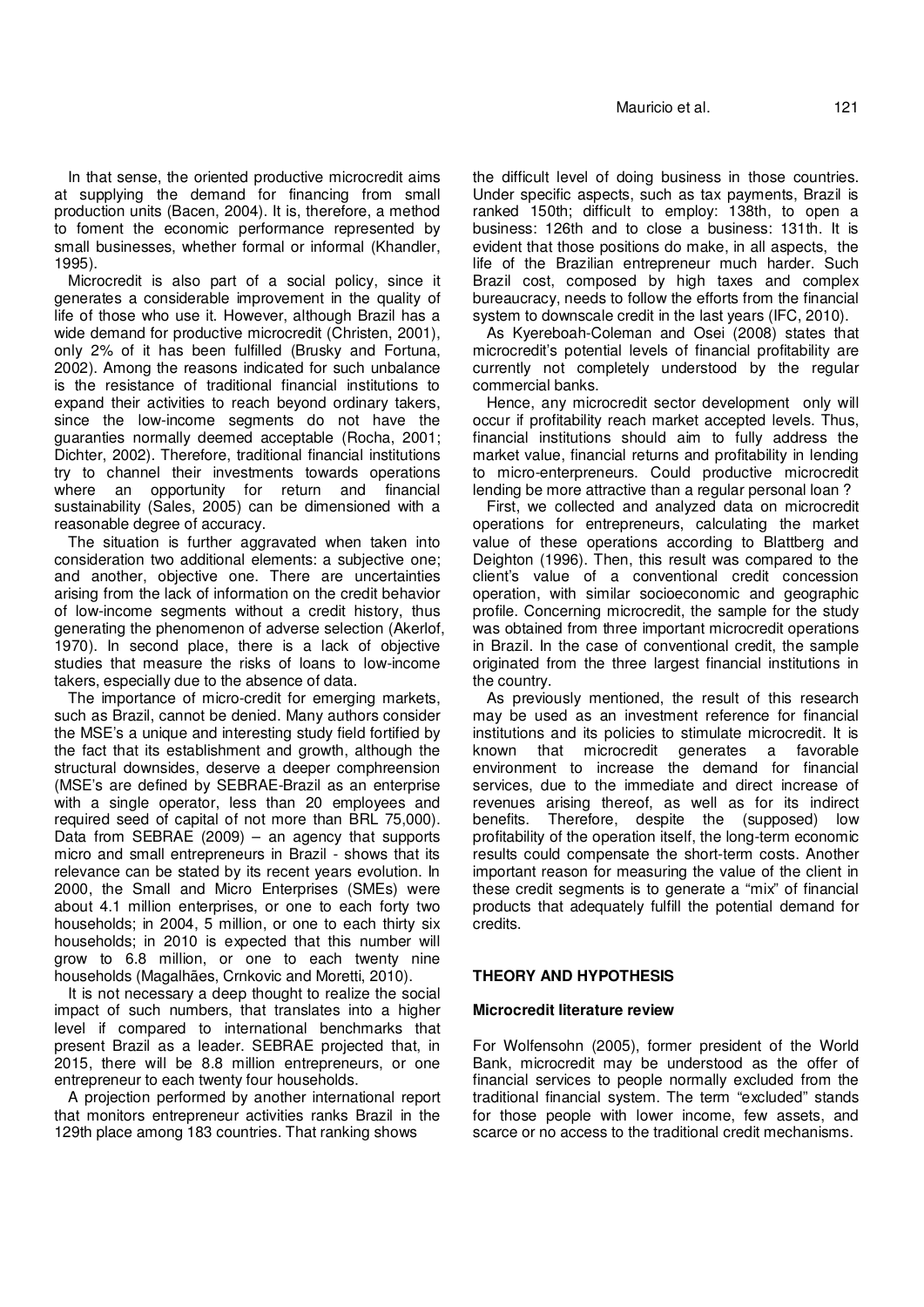According to Sen (1988), "microcredit is one of the economic tools that help to reduce the risks and the volatility of income because it provides a basis to consolidate physical and financial assets". The author also stresses that "the focus of microcredit is the development of small entrepreneurs and owners of small production units".

Microcredit institutions play a very important role because they are able to ensure the survival and growth of such micro businesses, constituting, in the majority of times the only source of credit for these businesses (Cavalcante, 2002). Yunus (2000) posits that "through microcredit, we allow economic and social development with the change in the economic status of the population that lives on the fringe of society".

Since it represents a potential support for the diversification of sources of income and acquisition of assets (Parente, 2002; Robinson, 2001; Toscano, 2001), microcredit provides for poor families the perspective of reducing the risk that they become even poorer and remain below the poverty line (Barnes, 2001; Wright, 1999; Rhyne and Christen, 2000). Lucas (1988) formalizes this idea, claiming that microcredit represents a relevant economic contribution for the development of small production units, once the smaller an enterprise is, the greater will be the contribution of capital injection for its marginal productivity.

#### **Brazilian experience**

The Brazilian Central Bank (2004) defines microfinance as "the rendering of adequate and sustainable financial services for the low-income population, traditionally excluded from the traditional financial system, with the use of differentiated products, processes and management". Regarding a microcredit institution, it is defined by the same source as: "The one that in the context of microfinance, is dedicated to granting smallvalue credit and is differentiated from the remaining types of loan essentially due to the methodology used, quite different from the one adopted for traditional credit operations. It is commonly understood as the microfinance sector's main activity due to the importance it has, in view of public policies, to surpass poverty, to generate jobs and income"(Brazilian Central Bank, p .6, 2004).

Thus, productive microcredit is characterized by a personalized credit analysis and different from the traditional models of credit scoring used for credit operations to consumers. The procedure for the concession of microcredit involves trained personnel that must execute a socioeconomic survey, be competent in offering guidance on planning the businesses and defining the credit and management needs for the enterprise's development. Such functions and activities are materialized in the role of the microcredit loan officer.

The microcredit loan officer contact with the final taker of resources is maintained during the contract period, looking for a better utilization and application of resources, as well as the growth and sustainability of the economic activity. Therefore, credit's value and conditions are defined after the evaluation of the activity and of the indebtedness capacity of the final taker of resources is made, through a close interaction with the taker.

The Brazilian Central Bank defines oriented productive microcredit as a credit directed to entrepreneurs who own production units with less than 5 employees and an annual income below BRL 250 thousand (Brazilian Central Bank, 2004), becoming, thus, this article's object of study.

It has been estimated that, in 2004, there were around 16,4 million micro-businesses in the country according to the criteria established by the Brazilian Central Bank (IBGE, 1999). Among the totality of micro-businesses, the potential demand for loans reaches 8,2 million microcompanies (Christen, 2001), equivalent to approximately BRL 11,3 billion (Mezerra, 2002). However, microcredit's penetration in Brazil corresponds to only 2% of the forecasted demand (Brusky and Fortuna, 2002), constituting something like 245 thousand clients, corresponding to around BRL 250 million (Brazilian Central Bank, 2004).

Despite the first Brazilian experience of productive microcredit having been the UNO Project in the State of Pernambuco, in 1973 (Moura and Durkin, 2003), the sector only achieved greater development in the 90's thanks to the monetary stability brought by Plano Real (Real Plan). Anyway, oriented productive microcredit in Brazil has experienced a relatively slow growth rate (Dichter, 2002; Gallagher, Dudley, Araújo, Correa, Fortuna and Botelho, 2002). With the exception of Banco do Nordeste, which covers 60% of the microcredit granted in the country (Goldmark, Pockross and Vechina, 2000), no other institution has been able to achieve relevant scales (Moura and Durkin, 2003). Given the resistance of traditional financial institutions to expand their activities into this market, the offer remains concentrated in the hands of institutions that operate locally and without great scales such as NGOs (Non-Government Organizations).

For microcredit institutions, therefore, reducing imperfections of access to credit and creating structural changes in the way capital is distributed to the population are the challenges ahead (Brusky and Fortuna, 2002; Buett, 2002; Grant, 1999).

#### **Micro credit and entrepreneurship**

The entrepreneurship definitions are broad and follow the different parameters from the paradigm and epistemology that generate each definition. The term entrepreneur has its origin in the french entrepreneur, word that refers to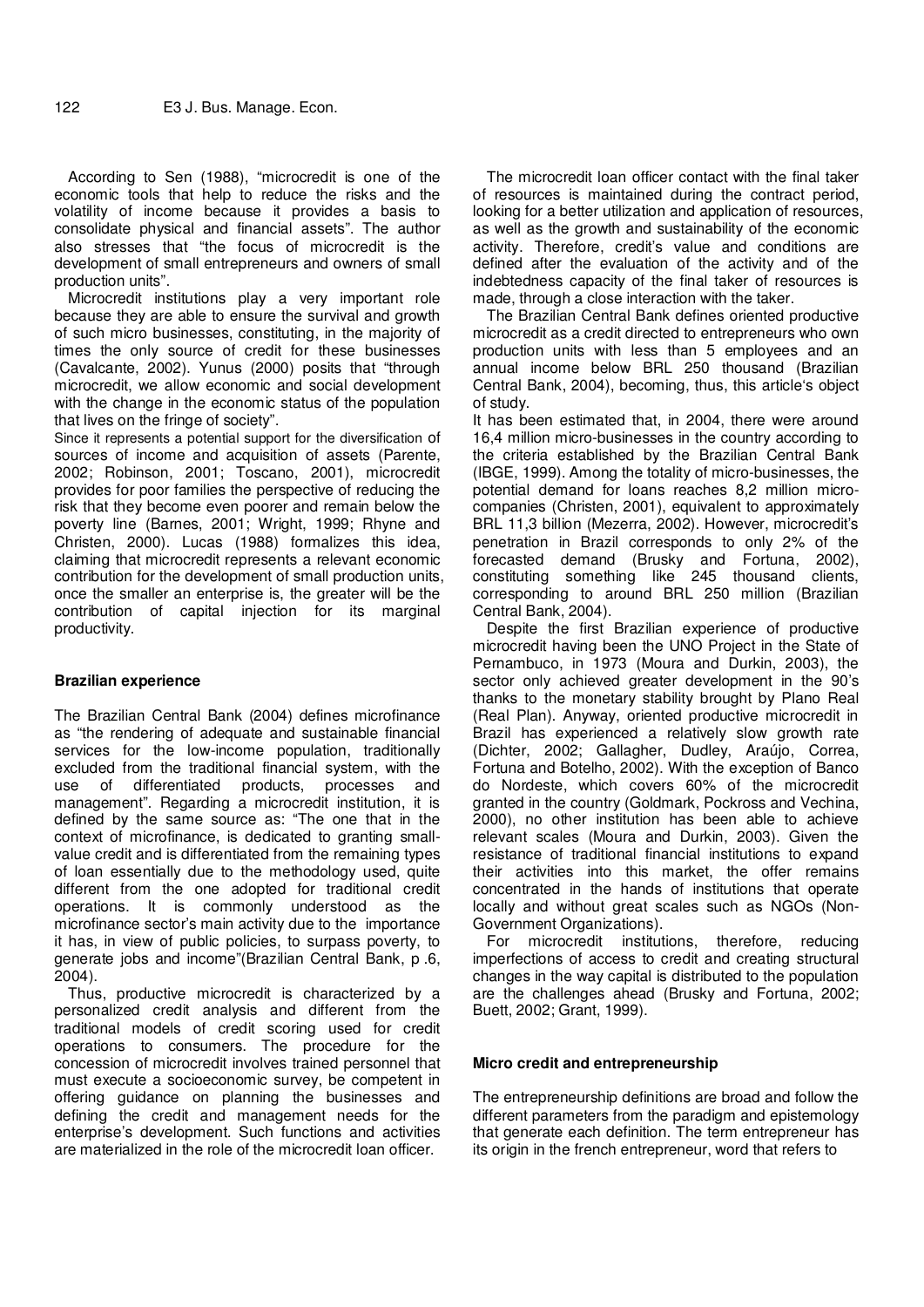**Table 1.** Entrepreneurs and Population Perception of Business Environment in Brazil

|                                                                   | <b>Entrepreneurs</b> |                    | Total             |
|-------------------------------------------------------------------|----------------------|--------------------|-------------------|
|                                                                   | <b>Beginners</b>     | <b>Established</b> | <b>Population</b> |
| <b>Sentences</b>                                                  |                      | Ratio (%)          |                   |
| Know someone that has started a business in the last two years    | 54.2                 | 49.3               | 35.6              |
| Consider that, in Brazil, most of the people evaluate starting a  |                      |                    |                   |
| business as a desirable career option                             | 70.2                 | 69.3               | 80.3              |
| Consider that, in Brazil, those that achieve success with a new   |                      |                    |                   |
| business have status and respect from the society                 | 68.3                 | 66.2               | 79.4              |
| Consider that, in Brazil, often see successful new business cases |                      |                    |                   |
| in the media                                                      | 73.3                 | 74.4               | 78.3              |

Source: Moretti and Crnkovic (2010, p. 8)

those that endeavor. For Marshal and Marshal (1920), it is the one that through its own activities, combines production factors – labor, capital (and information) in a way that produces an outcome of products and services, and, increases the total wealth or the material welfare of the society. Schumpeter (1961) had associated the innovation issue, capable of the creative destruction, or to find new business opportunities.

In Brazil, the process of opening its economy since 1990, revealed the backwardness of the country in the issue of lack of competitiveness in many areas. Henceforth, the sectors, public and private sectors had to change. To understand how the evolution of this process was, the report "Entrepreneurship in Brazil" (Bosma and Levie, 2010) is a useful tool, the sample is collected in hundreds of countries allowing comparisons between the results of their research. The scheme proposed as the basis of analysis of the GEM (Globral Entrepreneurship Monitor) shows that the third scenario affects fundamentals of entrepreneurship: attitudes, activities and aspirations.

Entrepreneurial attitudes are those expressed in the form of opinions and perceptions that society develops over the phenomenon; this is the status that the entrepreneur occupies in the community. Furthermore, they becomes much stronger when there is a perception of opportunity to develop a new actvity. As for entrepreneurial activity it shows the number of individuals involved in the creation of new businesses, the types of sectors involved, innovation applied in new supplies. It is more a process than an event and it is greatly influenced by incentive policies. Besides, entrepreneurial aspiration shows the qualitative nature of the projects, reflecting the degree of involvement of each one with the activity, and the degree of ambition and daring her employees (Moretti and Crnkovic, 2010)

According to Moretti and Crncovic (2010), applying the model of GEM, it is also possible to analyze the business conditions that affect the three elements discussed above. Those are: financial support, government policies and programs, education and training, research and development, infrastructure, professional market access and entry barriers, access to physical infrastructure and

finally the cultural and social standards. The Table 1 shows that the population recognizes the best business conditions in which the country finds itself. However, still being a country with a strong social inequality, entrepreneurial activity presents evidence that the choice is through necessity.

The macroeconomic stability pursued by Brazil since 1994 showed results enabling more enterprises to overcome the initial barrier and to have longer sustainability. Figure 1 shows the weight of consumption in new entrepreneurial activities.

Most importantly, however, is the growth opportunity for enterprises to the detriment of those who throw it out of necessity. The latter did not reveal an entrepreneurial culture**.** Figure 2 shows the current situation.

#### **Client value model**

The Client Value Method is a marketing strategy model that applies financial evaluation techniques and statistics to the data bank containing information about clients, with the purpose of optimizing the processes of acquisition, retention and capitalization of clients. The model considers the client a financial asset, which the company must evaluate, manage and maximize (Blattberg, et al., 2001). Under this point of view, the financial value of a client is the company's main performance indicator (Boyett and Boyett, 2003).

Each client represents a certain value for the company and initiatives must be taken based on this information (Kumar et al., 2004). Between the mid 1990's and start of the years 2000, a group of researchers (Rust et al., 2000; Blattberg et al., 2001) proposed a model of marketing strategy based on management guided by the client's value, that is, by the financial return that clients provide to the company throughout the time they keep a commercial relationship with it (Rust et al., 2000). Thus, as clients are considered financial assets, the long-term objective of the company must be to maximize the profitability of its assets, that is, of its client base. The model relies on four pillars, according to Blattberg et al. (2001): Creation of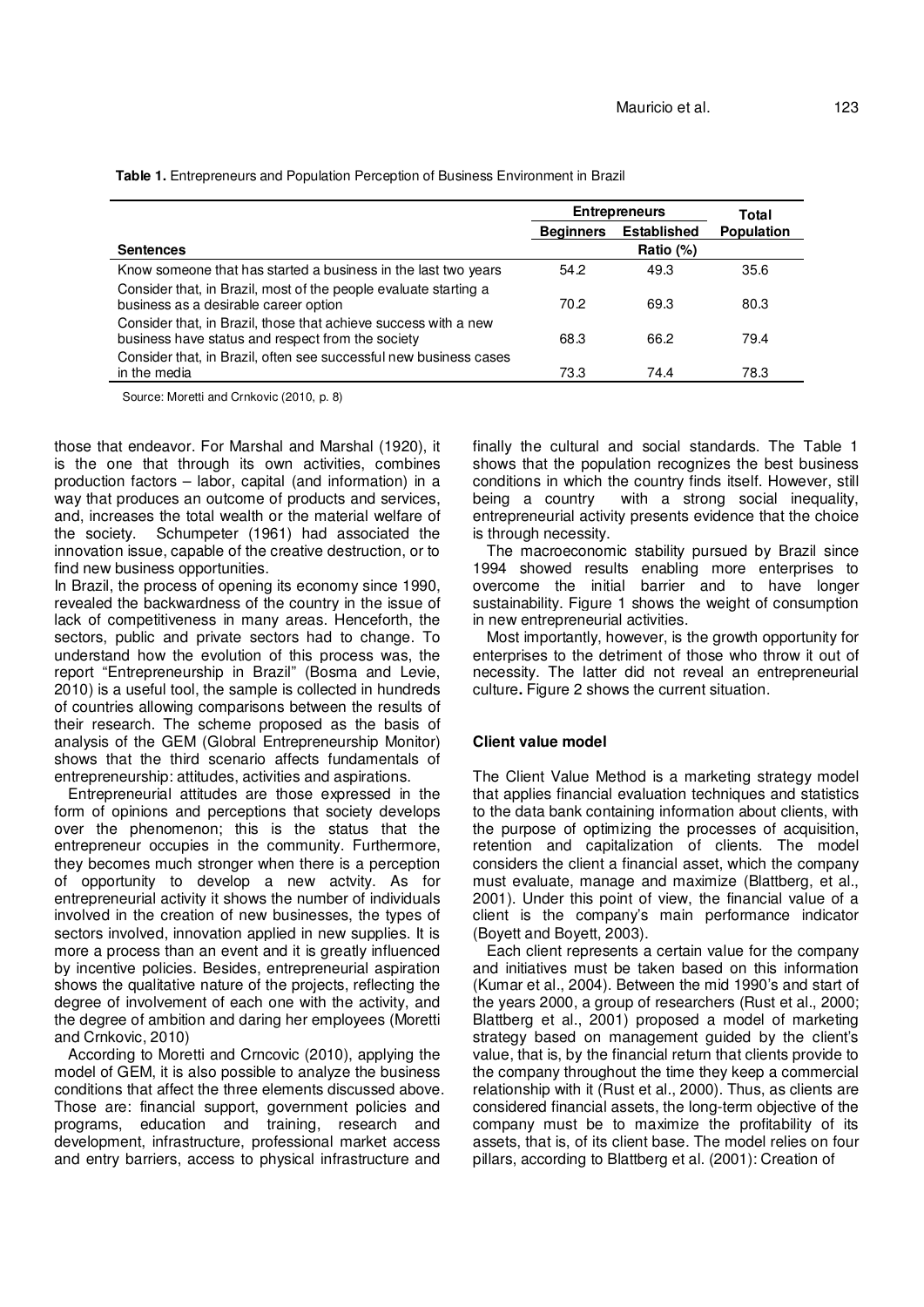

**Figure 1.** The share of consumption in new entrepreneurial activities (Entrepreneurship in Brazil – 2009 Report GEM, 2010) Sources: Moretti and Crnkovic (2010, p.8)



**Figure 2.** Comparison between Developments by Opportunity and Necessity (Entrepreneurship in Brazil – 2009 Report GEM, 2010); Source: Moretti and Crnkovic (2010, p.9)

metrics and marketing strategies based on clients' life cycle; Development of quantitative models from clients longitudinal database; Quantification of the financial return that the client provides to the company throughout

its life cycle; Optimization of marketing investments in the acquisition, retention and capitalization of clients.

The quantitative model proposed by Blattberg, et al (2001) is especially applied to companies that have a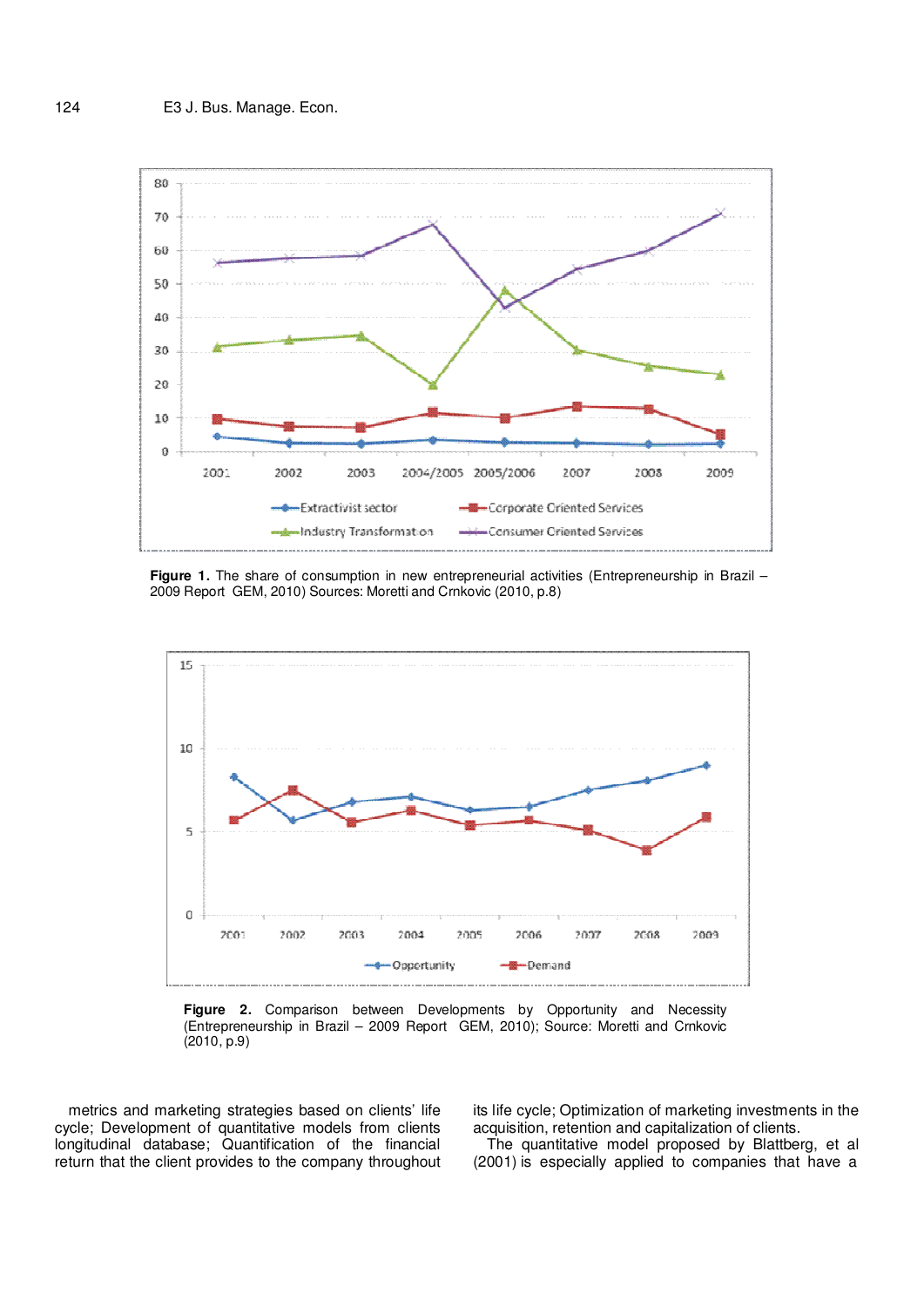longitudinal data bank of their clients, which is the case of financial institutions. These companies develop their relationship with clients by means of a contract, which is formally started and terminated. In other words, the start of the client's life cycle of with the company, as well as its termination, is well defined.

Besides, the operation's characteristic allows the constitution of a data bank with cadastral and behavioral information of the client. Given such ease, the industry may develop techniques that stimulate the use of information.

There are three important elements to calculate client value: average retention rate, survival analysis and frequency and value analysis. These methodologies are discussed as follows.

Clients' value for a company is the total of the client's consumption values throughout its consumption life within that company (Rust, et al., 2000). In other words, we should perceive this value not only in terms of the current profitability this client provides, but also in relation to the liquid flow discounted from the contribution the company might receive from such client throughout its entire useful consumption life. This sum is equal to the total value of the company's clients, and is defined as (Rust, et al., 2000):

$$
V\!C_s = M\!L_s \times e_s.
$$

## **Clients' retention**

The main objective of any marketing strategy must be to attract, fulfill and retain clients that are part of its target public (Best, 2000). Clients' retention, as well as clients' acquisition, is not a definition that may be formulated in a simple manner.

Blattberg et al. (2001) define that clients' retention for products with a short acquisition cycle must be obtained by means of the quantification of the number of clients that might continue to acquire the company's product or service during subsequent periods. The retention rate of oriented productive microcredit clients will be obtained through the analysis of the number of clients that have renewed their contracts after paying off their previous commitment:

$$
r_t = \frac{c_t}{C_t},
$$

In which:  $r_t$  is the retention rate of period t;  $c_t$  is the number of retained clients, that is, the number of clients that have renewed their contracts in period t;  $C_t$  is the number of clients whose contractual bond ends in the period of analysis and, consequently, may acquire a new contract at that time.

#### **Average retention of a cohort of clients**

Blattberg et al. (2001) suggest the use of the concept of cohort, which is defined as the set of clients acquired during the same period, as for example, same year or month. The average retention rate of a cohort of clients may be obtained through the following equation:

$$
\frac{1}{r_T} = \frac{\sum_{t=1}^T r_t}{T},
$$

In which: rt is the average retention rate until observation period T; T is the number of periods observed.

# **Life expectancy using the average retention rate**

The retention rate has a strong impact on the company's result. In the short term, this may be observed, for example, through the result obtained from clients retained due to the reduction of losses provoked by the cancellation of the link with clients and through a reduction in expenses with the acquisition of clients. Besides, it may also be observed an effect in the long term, since an increase in the retention rate leads to an increase in the life expectancy of clients from the point of view of the company, since the expectancy is raised for the period in which the client will keep a commercial relationship with the company.

To understand the formula, let's suppose that half of the clients renew its commercial relationship with the company. Presuming 1-year contracts, then that a client, in average, remains with the company for 2 years. If 100% of clients renewed their contracts, the company would always have clients.

Having this idea in mind, we may calculate the average life expectancy of a client as being the inverse of 1 minus clients' average retention rate (Best, 2000):

$$
e_s = \frac{1}{1 - r_T},
$$

Where:  $e_s$  is the life expectancy for the average of clients in cohort s, from the point of view of the commercial relationship.

#### **Net financial contribution margin (ML)**

The financial contribution margin represents the difference between financial revenues exclusively derived from the main unit of a respective business and from the direct expenses of the same: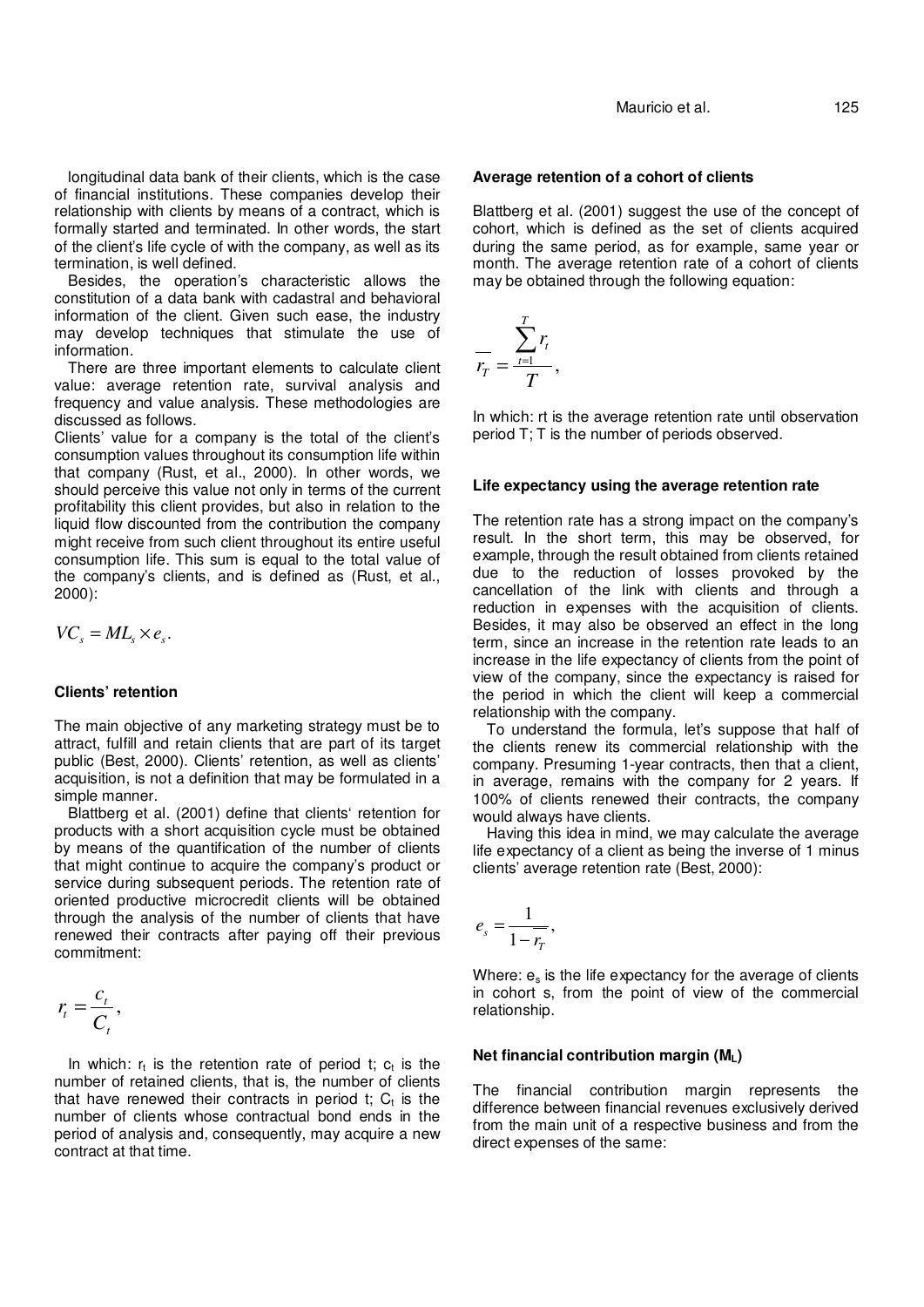$ML<sub>s</sub> = RF<sub>s</sub> - D<sub>s</sub>$ 

In which: MLs is the financial contribution margin for the average of clients in cohort  $s$ ;  $RF_s$  is the financial revenue for the average of clients in cohort  $s$ ;  $D_s$  are the direct expenses for the average of clients in cohort s.

## **Hypothesis**

This paper main hypothesis is that microcredit client value is greater than personal loan client value as shown bellow:

 $V C microcredit = ML_{microcredit} \times e_{microcredit}$ .  $VC loan = ML$ <sub>loan</sub>  $\times e$ <sub>loan</sub>.

## **METHODOLOGY**

The current study uses data (15,000 active contracts during the period from Jan to Dec 2005) from some of the most important microcredit institutions in Brazil. In that context, Banco do Nordeste, Banco do Povo do Estado de Goiás and Unibanco Microinvest (now Itau-Unibanco) have been included. The rational behind the data collection was simple: many Brazilian microfinance institutions (exactly 15) were approached to provide data/information and those mentioned above were transparent and responsive (3 ouf of 15). However, the sample is expressive and encompassing in national terms since it contains operations from many different regions in the country.

The largest productive microcredit operation is from Banco do Nordeste, which is a Brazilian development bank, supplier of more than 70% of bank financing operations in the Northeastern region. Its microcredit program is called Crediamigo and uses solidarity groups to provide a guaranty for financing. Crediamigo's operations currently cover 5 states in that region. It has already serviced around 200 thousand entrepreneurs.

In 2003, with the purpose to offer microcredit at national level, Unibanco in partnership with IFC – International Finance Corporation, the financial arm of the World Bank, opened SCM (Sociedade de Crédito ao Empreendedor / Society for Credit to Entrepreneurs) called Unibanco Microinvest. Microinvest's share capital is composed by 82% that belongs to Unibanco, and 18% that belongs to the International Finance Corporation  $(IFC)$ .

 $By$  December 31 $st$  2010, Unibanco Microinvest (now Itau-Unibanco Microinvest) has operations in 20 Brazilian states, with approximately 103 microcredit loan officers.

The total active credit portfolio of Itau-Unibanco Microinvest reaches BRL 19 million. The current number of active clients in the same period was of approximately 18.000.

Banco do Povo do Estado de Goiás, one of the largest microcredit programs in the Country, already operates in 226 municipalities in the state of Goiás. The operation has approximately 120 credit officers. The bank has already signed, throughout 11 years, approximately 82.000 contracts with a financed volume of approximately BRL 100 million. It is important to stress that Banco do Povo de Goiás operates through an agreement between the State government, city administrations and NGOs. The Planning and Development Secretariat has created the Special Fund for Job and Income Generation (FUNGER) to invest in city administrations that, in partnership with NGOs, comprise Banco do Povo.

This data was compiled into a research database in two groups. The first group was formed by the entrepreneurs who received microcredit loans. The second group was formed by the ones who received traditional personal loans. The client has the same profile and the key variables are: monthly income, age, zip code and type of business.

Data was then analyzed using the model of Blattberg, et al (2001), previously explained in the section of theory and hypothesis.

## **RESULTS**

This section presents the results obtained when analyzing data on the client value of microcredit clients and personal loan clients.

**Value of microcredit clients:** The value of microcredit clients is calculated taking into consideration: the expenses with this modality of credit (acquisition and maintenance of clients, average unitary costs per contract), financial revenues and life expectancy.

**Expenses:** As previously observed, productive microcredit is characterized by a strong interference of the microcredit loan officer in the credit concession process (Yunus, 2000) that is maintained during the contract period. Therefore, the acquisition and maintenance cost of clients is significantly affected by expenses with wages and social burdens of these employees. This may be illustrated by the following formula:

$$
D_s = A_s + CB_s + M_s + DF_s,
$$

In which:  $D_s$  is the total expense with acquisition and maintenance of clients in cohort s;

 $A<sub>s</sub>$  is the cost derived from expenses with wages and social burdens for the acquisition and maintenance of clients in cohort s;  $CB_s$  is the cost derived from the sales channel used in the operation;  $M_s$  are the expenses with marketing campaigns for the attraction and retention of clients of cohort  $s$ ;  $DF_s$  are other financial expenses.

Considering that it is very difficult to evaluate expenses per client, it will be presumed an average expense with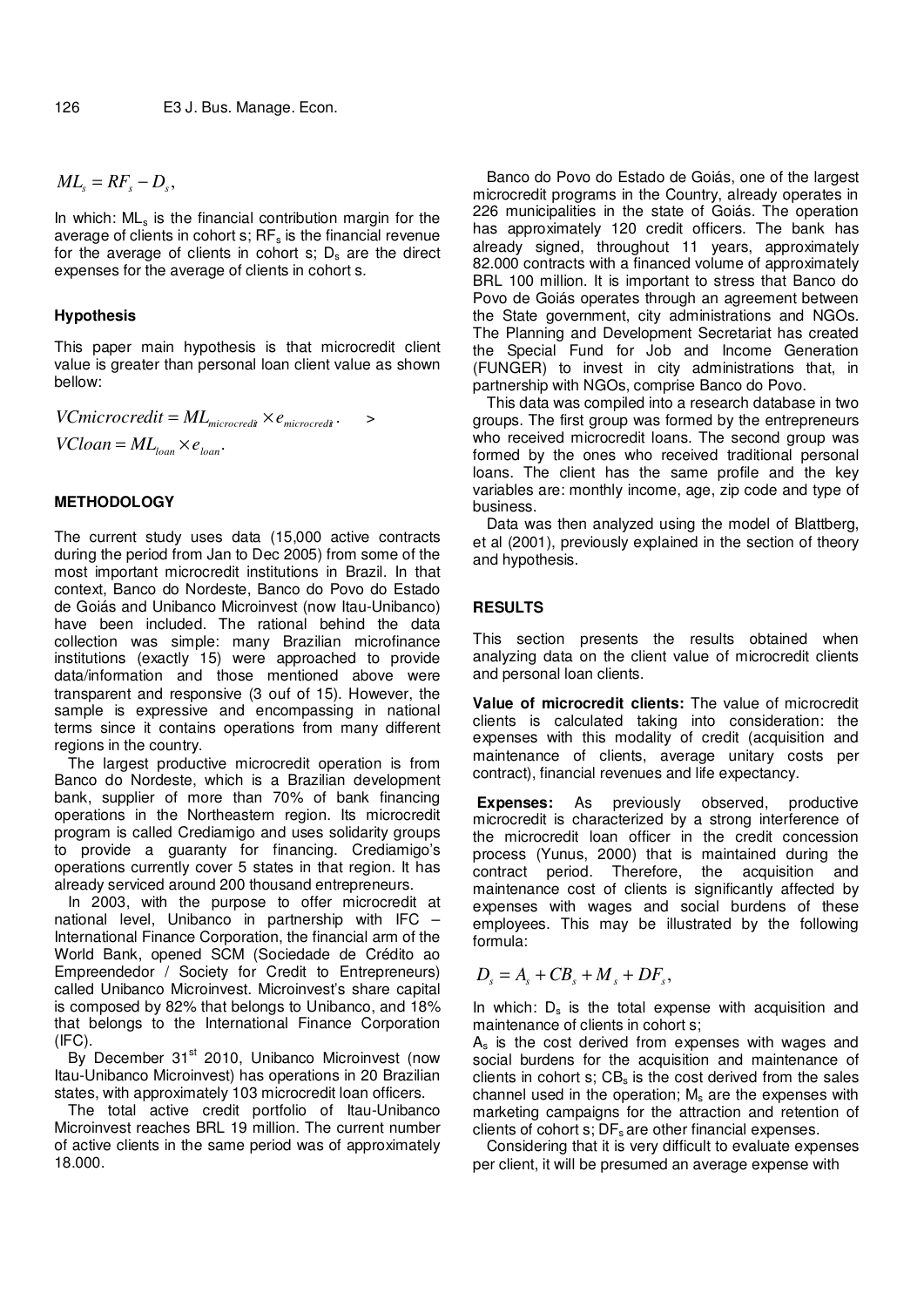**Table 2.** Average unitary costs/contract

| <b>Costs/ Variable Expenses</b>    |            |
|------------------------------------|------------|
| Wage and social burdens            | BRL 120.00 |
| Sales Channel                      | BRL 60.00  |
| Marketing campaigns                | BRL 10.00  |
| Financial expenses                 | BRL 150.00 |
| Acquisition/maintenance of clients | BRL 340.00 |

Source: Managerial and Financial Reports – mentioned institutions

**Table 3.** Average financial revenues/contract

| <b>Average Variable Revenues</b>          |                   |
|-------------------------------------------|-------------------|
| Loans                                     | BRL 1,400.00      |
| <b>Credit Opening Fee</b>                 | BRL 80.00         |
| Average Financed Value                    | BRL 1,480.00      |
| Average Term of Loans (installments)      | 11 months         |
| Month's Interest Rate                     | $5,2%$ p.m.       |
| Credit Losses <sup>5</sup>                | 2,0%              |
| Discount Rate <sup>6</sup>                | $1,9%$ p.m.       |
| Discounted Financial Revenue per Contract | <b>BRL 425.00</b> |

Source: Financial Balance – Mentioned Institutions

the clients of cohort s for the calculation of the financial contribution margin:

$$
\overline{D_s}=\frac{D_s}{n},
$$

In which:  $\overline{D_s}$  is the average unitary expense with the acquisition and maintenance of clients in cohort s; n is the number of clients in cohort s.

It is important to stress that all expenses calculations have been weighted according to the weight of each institution in function of the total number of active clients in the month of March 2006. The average unitary acquisition and maintenance cost of clients for oriented productive microcredit institutions is BRL340.00 (See table 2).

## **Financial revenues**

To calculate the financial revenues from clients it has been considered the average value of loans and the average term of contracts for cohorts under analysis (See table 3).

#### **Life expectancy**

During the period of analysis of productive microcredit operations, they presented an average retention rate of

69% (figures provided by the institutions), which indicates that the client might renew its contract 3.2 times:

$$
e_s = \frac{1}{1 - 0.69} = 3.22
$$

### **Client value**

It is now possible to estimate the client's value considering their financial contribution margin and their life expectancy:  $(425 - 340) \cdot 3,22 = 280,50$ 

#### **Value of traditional personal loan clients**

In order to calculate the value of traditional personal loan clients, we used the financial contribution margin already calculated, which was available on the reports of the financial institutions investigated. So, differently from the microcredit data, for this group of entrepreneurs we already had the financial contribution margin, which takes into consideration the expenses and financial revenues of these contracts. The data will be presented in aggregated fashion, without mentioning the specific costs and revenues of each institution. A total of 2.495.353 contracts of personal loans have been analyzed in the period from January to July 2005, which constituted the total sum of personal loan product contracts in the institutions. Transactions were effected in the same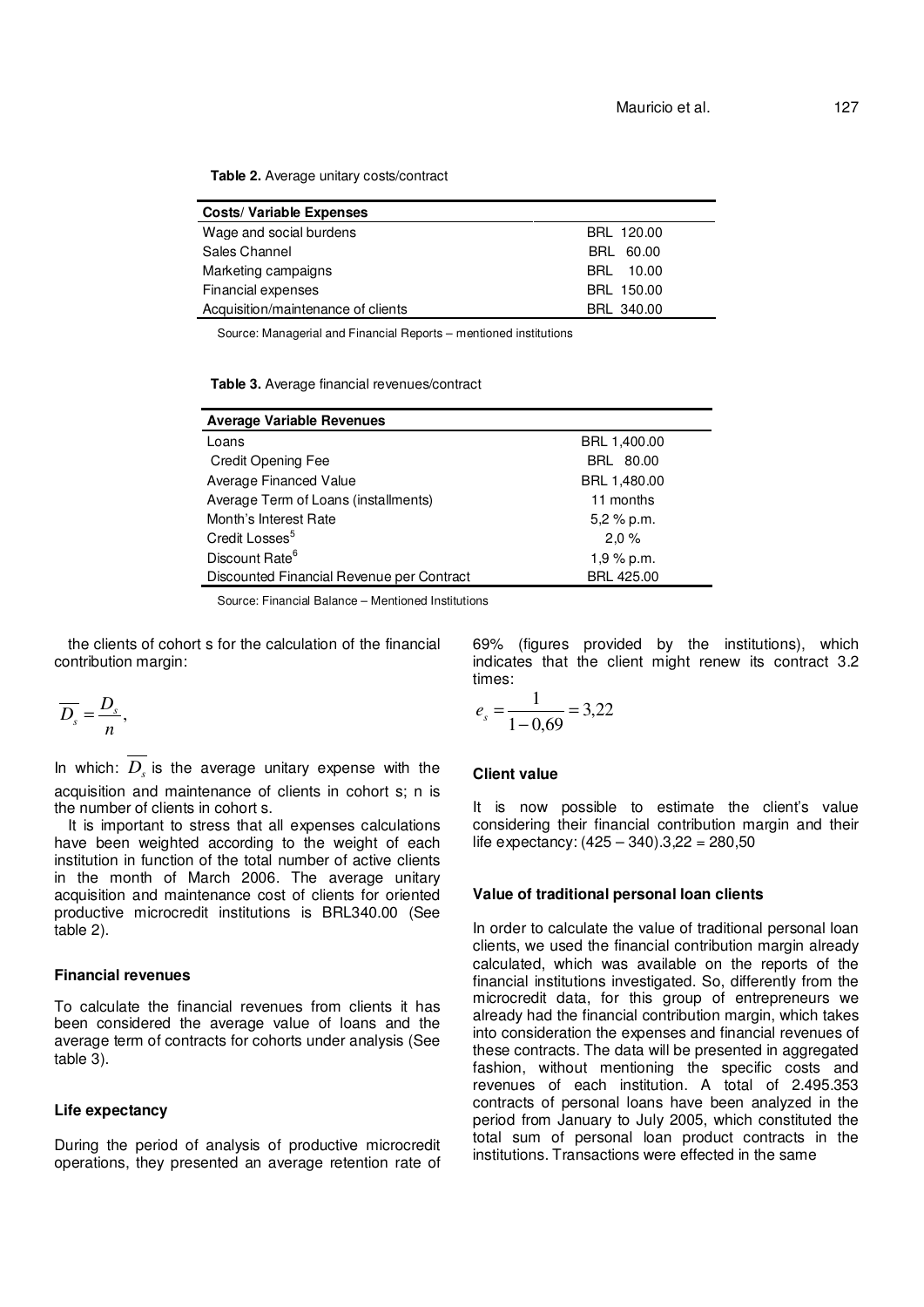#### **Table 4.** Financial Contribution Margin/contract

| <b>Revenues/ Variable Expenses</b>     |            |
|----------------------------------------|------------|
| Loans                                  | BRL 300.00 |
| <b>Effective Monthly Interest Rate</b> | 14%        |
| Losses Rate                            | 15%        |
| Discount Rate                          | 1.9%       |
| <b>Contribution Margin</b>             | BRL 92.00  |

Source: Companies' balance – 12/2005

#### **Table 5.** Comparative chart of operations

| Variable                               | <b>Microcredit</b> | <b>Conventional Credit</b> |
|----------------------------------------|--------------------|----------------------------|
| Average Financed Value                 | BRL 1,480.00       | BRL 298.21                 |
| <b>Effective Monthly Interest Rate</b> | 5,3%               | 14%                        |
| <b>Credit Losses</b>                   | 2.0%               | 15%                        |
| Financial contribution margin          | BRL 85.00          | <b>BRL 92.00</b>           |
| Average retention rate                 | 69%                | 15%                        |
| Life Expectancy                        | 3.22 contracts     | 1,17 contracts             |
| <b>Client Value</b>                    | BRL 280.50         | BRL 108.02                 |

Source: Companies

geographic regions where the other microcredit institutions operate and with clients with of a similar socioeconomic profile, as mentioned previously: similar monthly income, age, zip code and type of business.

#### **Financial Contribution Margin (expenses and revenues)**

 The contribution margin of a client is of BRL 92.00, according companies' balance (12/2005) (See Table 4).

#### **Life expectancy**

During the period of analysis, personal loan operations presented an average retention rate of 15%, which indicates that the client might renew its contract 1.2 times:

$$
e_s = \frac{1}{1 - 0.15} = 1.17.
$$

## **Client value**

It is now possible to estimate the client's value directly:

$$
VC_s = ML_s \times e_s = 91,82 \times 1,17 = 108,02.
$$

# **RESULTS ANALYSIS AND DISCUSSION**

In the current section, we compare the results obtained from each operation. The table below lists the main variables of analysis between an oriented productive microcredit operation and a conventional credit operation.

Table 5 shows that the client value of microcredit operations largely exceeds the value of personal loans. This leads to the rejection of our research hypothesis.

Although the nature of the loans is different, it surprises us to find an interest rate for conventional credit so different from that of microcredit, notwithstanding the fact that it may be, probably, due to the lower credit loss rate in the case of microcredit.

The microcredit client generates more value for the financial institution than the conventional client even with lower interest rates, which deviates from conventional knowledge. The key points are the highest retention rate, which affects life expectancy and much lower credit losses. If this is true, guidance to direct loans to this market may generate benefits not yet estimated. Even at the risk of an increase in the default rate, it is worth to allocate greater financial volume to the microcredit market, considering the differential in relation to traditional credit.

Additionally, as there is a tendency for the increase in productive microcredit loans takers' income, given the great marginal productivity of the business, it is natural to expect a significant increase in the demand for financial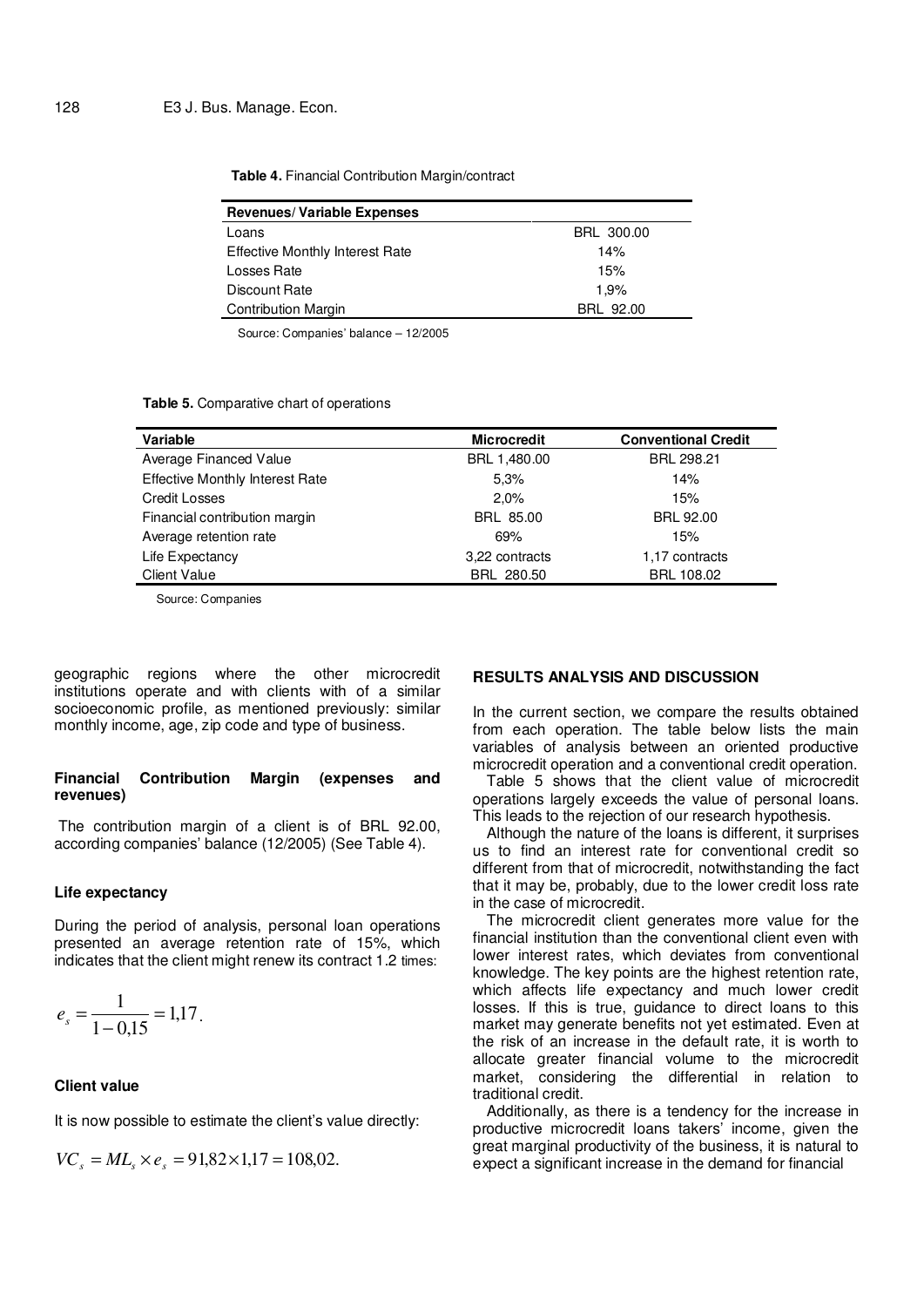products. This has not been added to the previous calculations, but it has significant potential for benefits.

First of all, these results contributes to reduce the lack of objective studies that measure the risks of loans to low-income and informal takers. Secondly, assuming Sales (2005) point that traditional financial institutions try to channel their investments towards operations where an opportunity for return and financial sustainability , the data provides an empirical support to potentially apply more resources into microcredit. Third, as Kyereboah-Coleman and Osei (2008) states that microcredit's potential levels of financial profitability are currently not completely understood by the regular commercial banks and this study provides an additional element to better understand this particular market. As mentionedy previously, any microcredit sector development only will occur if profitability reach market accepted levels.

#### **Conclusions**

In order to evaluate the opportunities that microcredit can offer to such enormous part of the population, a comparison among the client value from a microcredit operation with a traditional personal loan was performed applying the model of Blattberg and Deighton (1996).

The reasons underlying this study are based on the view that the scenario that presents itself to entrepreneurial activity in Brazil, in the last few years, means that companies have stopped seeing clients more as an element involved with the business model, to start treating them as a crucial component for the company's success as mentioned by Jain and Singh (2002). The client's value model offers a systematic way of identifying which clients must be the focus of the company, to evaluate the life, long-term value of these clients and to analyze the effect of different actions on the client's value for the company as pointed by Jain and Singh (2002).

The evaluation of the importance of a client is not related to a specific transaction, but to a series of potential transactions that the client might perform with the company throughout their commercial relationship as raised by Blattberg, et al. (2001). And, as an externality, the company's image is strengthened if it associates its name to businesses related to the functions and social policies of government.

The microcredit operation productive has a high-risk characteristic: the target public, owners of small production units with less than 5 employees and annual income lower than BRL 220 thousand, tends to show a greater probability of default as seem by Moura and Durkin (2003), due to lack of guaranties, credit history and proof of a formal income source. To eliminate such difficulties, which stress the issue of asymmetry of information on credit as noticed by Schonberger (2001), credit agents are used. This later one, by visiting the company, tries to minimize the factors mentioned above. However, such movement increases the operational cost

of a credit operation and raises the matter of the financial viability of this type of offer.

The current study, by analyzing a specific operation, points to some relevant factors that may be indicated, in terms of the client's value theory, on the efficacy of the productive microcredit offer. This turns evident when we compare the expectations on microcredit and personal credit renewal. The first one is directed to the more particular issues of the entrepreneur; and the second one, to credit without a specific defined destination (Renewal expectancy of 3.2 versus 1,2). Naturally, adherence to the client's needs produces a longer-lasting relationship.

Such process has shown to be, in the case of the three relevant institutions, an inductor of positive aspects for productive microcredit operations, considering the aspects involving the loss of inferior credit, greater financial margin, even with lower nominal rates, and, therefore, better returns under the point of view of the client's value.

The representativeness of the sample in terms of coverage and the historical series, and the factors derived from the analysis may become a reference for general and strategic decisions as regards entrance, extension or intensification of businesses in the oriented productive microcredit sector. It is evident that adequate proposals to the demands of a specific public may generate sustainable and attractive returns. The attraction of more banks and financial institutions into the sector may provide an increase in scale and penetration in the market of potential productive microcredit.

It is not possible yet to test the model's strength, due to lack of more consistent comparative data. Also, it is not possible to calculate the dynamic external benefits related to microcredit. It means that, during subsequent periods, the microcredit client may change of category, due to an increase in its revenues, and might demand other financial products. Now, an estimate of the average value of these services, as well as of the time required to reach such a level, is what we need to find the microcredit client's perennial liquid margin.

#### **References**

- Akerlof GA (1970). The Market for "Lemons": Quality Uncertainty and the Market Mechanism. The Quart. J. Econ. 84 (3): 488-500.
- Barnes C (2001). Microfinance Program Clients and Impact: an assessment of Zambuko Trust. AIMS Paper. Washington.
- Best JR (2000). Strategies for Growing Customer Value and Profitability. New Jersey: Prentice-Hall.
- Blattberg RC, Deighton J (1996). Manage Marketing by the Customer Equity Test. Harvard Bus. Rev. July-August: 136-144.
- Blattberg RC, Getz G, Thomas J (2001). Customer Equity: Building and Managing Relationships as Value Assets. Boston: Havard Business School Press.
- Bosma NS, Levie J (2010). Global Entrepreneurship Monitor 2009 Executive Report. Global Entrepreneurship Research Association.
- Brazilian Central Bank (2004). Reports from the seminar of microcredit. Goiânia.
- Brusky B, Fortuna JP (2002). Entendendo a Demanda para Microfinancas no Brasil: um estudo qualitativo de duas Cidades. Rio de Janeiro: PDI/BNDES.